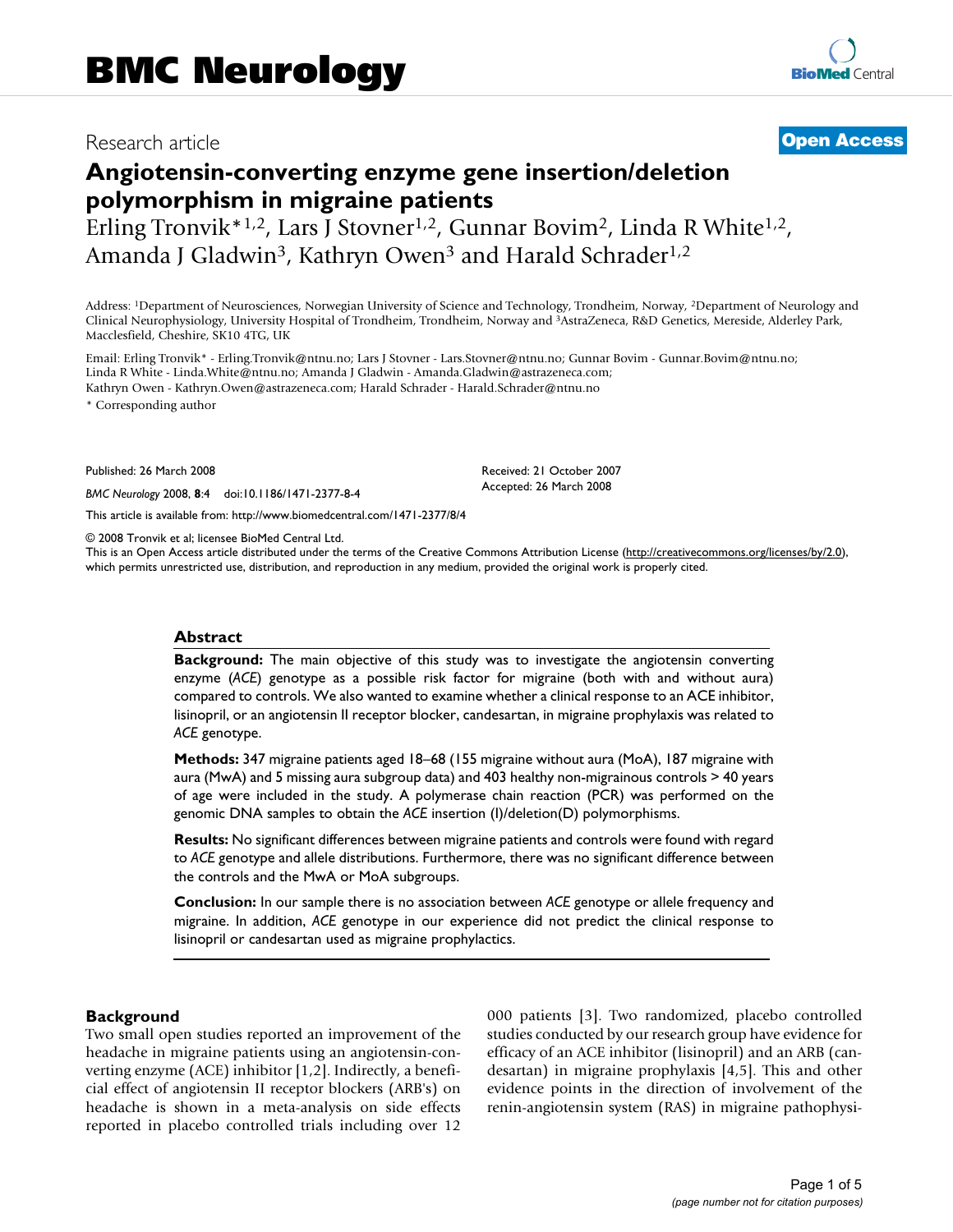ology. (For further discussion on possible mechanisms see reference [6]).

The human angiotensin converting enzyme (*ACE*) gene consists of either an insertion (I) allele or a deletion (D) allele forming three possible genotypes: II, ID or DD. Many studies have suggested an association between the *ACE-D* allele and cardiovascular diseases [7]. For migraine an Italian (Paterna) [8], an Australian (Lea) [9], and a Japanese (Kowa) [10] study has demonstrated different results regarding whether an association between the *ACE* polymorphisms and this condition exists (Table 1).

The objectives of the present study were two-fold. Firstly we wanted to examine whether a beneficial effect in the above mentioned migraine prophylactic studies [4,5] could be predicted by *ACE* genotype, a question that has also been raised in a recent publication [11]. Secondly we wanted to investigate the *ACE* genotype as a possible risk factor for migraine with (MwA) and without (MoA) aura in a Norwegian population.

## **Methods**

Included in the study were 347 migraine patients aged 18–68 (155 MwA, 187 MoA and 5 missing aura subgroup data, based on ICHD-2 criteria [12]) and 403 healthy non-migrainous controls > 40 years of age. The migraineurs were recruited partly from the lisinopril [4]  $(n = 49)$  and candesartan [5]  $(n = 59)$  studies, and the remaining group ( $n = 239$ ) from the outpatient clinic of the Department of Neurology, Trondheim University Hospital. The patients and the controls were recruited from the same area and only subjects with Nordic ethnic background were included. The diagnosis was confirmed by an experienced clinical neurologist. Responder status in the candesartan and lisinopril studies was defined as a reduction in days with headache of at least 50% in the treatment period compared to the placebo period. Nonresponders were the subjects not defined as responders and with both genotype and response data available. No patients were included in both the lisinopril and candesartan studies. The control group was recruited in collaboration with the Department of Immunology and Transfusion Medicine and criteria for inclusion were no present or former history of migraine or other types of chronic headaches, no history of epilepsy or of hypertension in need of medical treatment, and age > 40 years (since status as "non-migraineur" cannot be determined with relative certainty before this age). No direct interview was made in the control group, but the participants filled out a questionnaire to determine eligibility for participation. In addition to not having migraine the control group was required to have no other headache condition and less than one headache day per month.

The migraine group had a mean age of 41 years (standard deviation (SD):  $\pm$  12 years) and consisted of 268 women and 79 men. Median age of migraine onset was 16 years

**Table 1:** *ACE* **genotype and allele distributions among controls and migraine patients in different studies**

|                 |           | <b>Genotypes</b> |            |           | <b>Alleles</b> |            |  |
|-----------------|-----------|------------------|------------|-----------|----------------|------------|--|
|                 | N         | $DD(\%)$         | $ID(\%)$   | $II(\%)$  | $D(\%)$        | $I(\%)$    |  |
| <b>Controls</b> |           |                  |            |           |                |            |  |
| Tronvik         | 403       | 92(26.6)         | 204 (50.6) | 107(22.8) | 388 (48.1)     | 418(51.9)  |  |
| Paterna (ref 8) | 201       | 75 (37.3)        | 101(50.3)  | 25(12.4)  | 251 (62.4)     | 151 (37.6) |  |
| Lea (ref $9$ )  | 244       | 76(31.1)         | 122(50.0)  | 46 (18.9) | 274(56.1)      | 214(43.9)  |  |
| Kowa (ref 10)   | 248       | 31(12.5)         | 114(46.0)  | 103(41.5) | 176(35.5)      | 320 (64.5) |  |
| Migraine        |           |                  |            |           |                |            |  |
| Tronvik         | 347       | 78 (22.5)        | 186(53.6)  | 83 (23.9) | 342 (49.3)     | 352 (50.7) |  |
| Paterna         | 302       | 146(48.3)        | 129(42.7)  | 27(9.0)   | 421 (69.7)     | 183(30.3)  |  |
| Lea             | 250       | 77 (30.8)        | 142(56.8)  | 31(12.4)  | 296 (59.2)     | 204 (40.8) |  |
| Kowa            | 176       | 33 (18.7)        | 86 (48.9)  | 57 (32.4) | 152(43.2)      | 200 (56.8) |  |
| MwA subgroup    |           |                  |            |           |                |            |  |
| Tronvik         | 155       | 34(21.9)         | 87(56.1)   | 34(21.9)  | 155(50.0)      | 155 (50.0) |  |
| Paterna         | <b>NA</b> | <b>NA</b>        | <b>NA</b>  | <b>NA</b> | <b>NA</b>      | <b>NA</b>  |  |
| Lea             | 151       | 48 (31.8)        | 85 (56.3)  | 18(11.9)  | 181(59.9)      | 121(40.1)  |  |
| Kowa            | 54        | $14(25.9)$ *     | 26(48.2)   | 14(25.9)  | 54 (50.0)*     | 54 (50.0)  |  |
| MoA subgroup    |           |                  |            |           |                |            |  |
| Tronvik         | 187       | 43 (23.0)        | 96(51.3)   | 48 (25.7) | 182(48.7)      | 192(51.3)  |  |
| Paterna         | 302       | 146 (48.3)*      | 129(42.7)  | 27(9.0)   | 421 (69.7)     | 183(30.3)  |  |
| Lea             | 99        | 29(29.3)         | 57 (57.6)  | 13(13.1)  | 115(58.1)      | 83 (41.9)  |  |
| Kowa            | 122       | 19(15.6)         | 60(49.2)   | 43 (35.2) | 98 (35.2)      | 146 (59.8) |  |

\* Reported significant finding for genotype or allele frequencies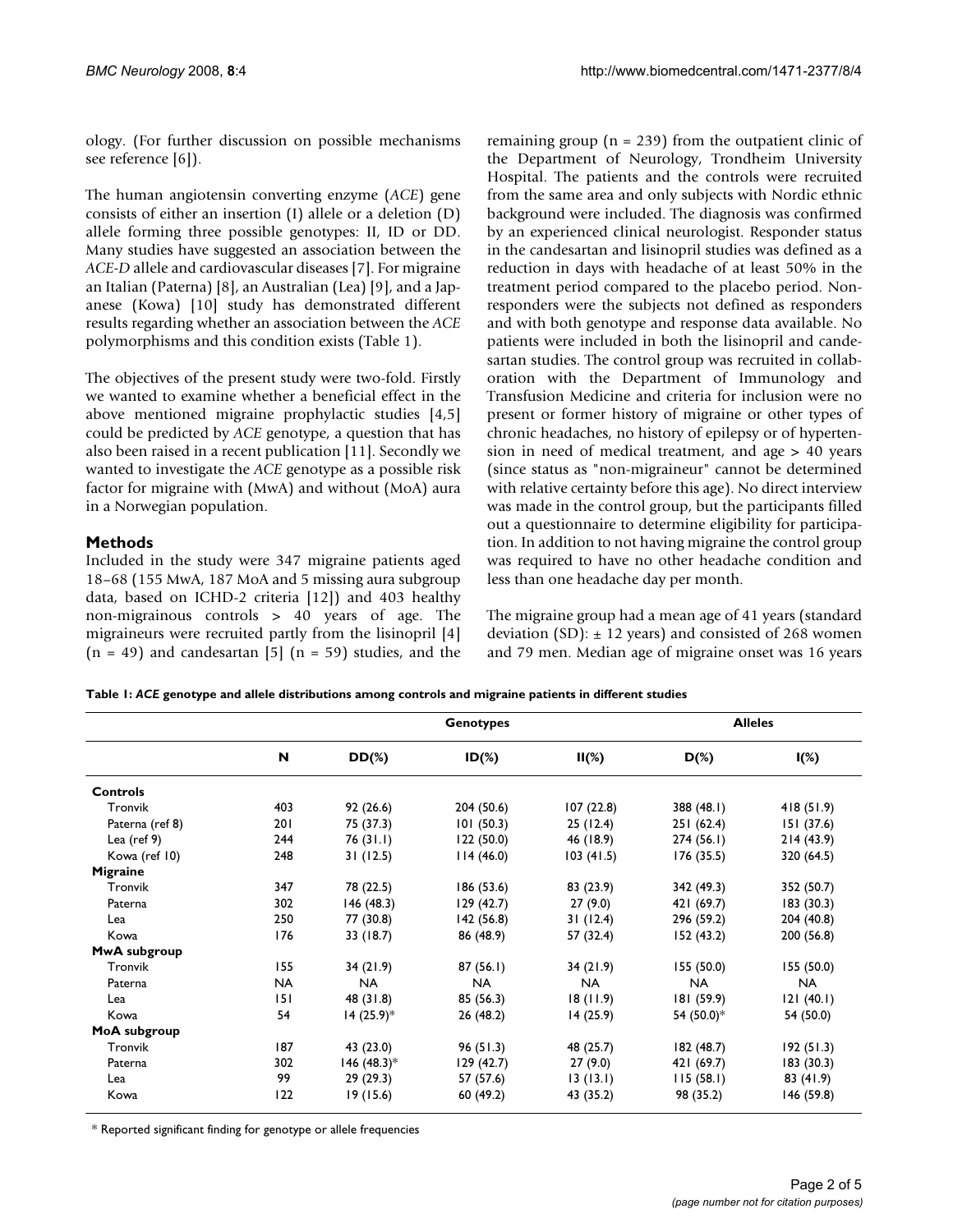and median attack frequency was 4.0 attacks per month. In the control group with 233 women and 170 men, mean age was 50 years (SD:  $\pm$  7 years).

311 of the samples were genotyped by AstraZeneca, R&D Genetics, UK, and 439 samples were genotyped at the Department of Neurology, Trondheim University Hospital, Norway.

# *Genomic DNA preparation and polymerase chain reaction (PCR) analysis*

DNA was extracted from peripheral EDTA-blood stored at -80°C. The D and I alleles were identified on the basis of PCR amplification of the respective fragments from intron 16 of the *ACE* gene. The oligonucleotide primers [13,14] used (MedProbe) were sense (forward): 5' CTGGAGAC-CACTCCCATCCTTTCT 3' and antisense (reverse): 5' GAT-GTGGCCATCACATTCGTCAGAT 3'. Amplification was performed with 0.5 μmol of each primer. The PCR product was a 191 bp fragment in the absence, and a 479 bp fragment in the presence of the insertion. Homozygous D alleles were confirmed using the insertion-specific primer 5' TTTGAGACGGAGTCTCGCTC 3'.

Part of the samples ( $n = 311$ ) were amplified using a thermal cycler and the products separated on 2% agarose gel. The remaining samples  $(n = 439)$  were analyzed using a LightCycler instrument (Roche). Amplification conditions for the first method were 1.2 mM  $MgCl<sub>2</sub>$ , 1 U AmpliTaq Gold, 200 μM dNTPs and 5 μL DNA template in a total reaction volume of 25 μL, enzyme activation at 94°C for 20 min, denaturation at 94°C for 1 min, annealing at 58°C for 1 min and extension at 72°C for 2 min for a total of 32 cycles. Samples analyzed by LightCycler used the FastStart DNA Master SYBR Green 1 mix, which includes Taq DNA polymerase (Roche Diagnostics), plus 3 mM MgCl<sub>2</sub>, and 2 μL DNA template, in a total reaction volume of 20 μL with enzyme activation at 95°C for 10 min, denaturation at 95°C for 10 s, annealing at 50°C for 5 s, and elongation at 72°C for 15 s, for a total of 35 cycles. The fluorescence intensity of the double-strand specific SYBR Green I is directly proportional to the amount of PCR product formed. Melting curves indicated the respective melting temperatures of the 191 bp and 479 bp fragments to be 84.5°C and 91.8°C respectively, with samples from heterozygotes displaying a peak at both temperatures. Reaction products were confirmed on 2% agarose gel. The ratio between cases and controls was the same for both methods of analysis and blinded control experiments in 10 random patients analysed by the first method were confirmed by the second method.

# *Statistical analysis*

Observed genotype count was used to calculate genotype and allele frequencies for the *ACE I/D* polymorphism. The expected genotype proportions were calculated and compared to the observed proportions according to the Hardy-Weinberg law. The significance level was set at p < 0.05. For comparison between groups we used the  $\chi^2$  test with one or two degrees of freedom. To compare means (age of debut, frequency of migraine/headache) we used one-way ANOVA. Statistical analysis were performed using SPSS version 13.0 for Windows (SPSS Inc., Chicago, IL, USA). Power calculation for the association between *ACE* polymorphisms and migraine was performed with the method described by Altman with correction for unequal sample sizes [15]. For the association between *ACE* polymorphisms and drug response, we performed a one sample two tailed test with alpha = 0.05.

# *Ethics*

The study was approved by the regional committee for ethics in medical research, and by the Norwegian data inspectorate. All subjects included gave a written informed consent.

# **Results**

The observed genotypes in the control population did not deviate significantly from the Hardy-Weinberg equilibrium ( $p = 0.98$ ). With regard to the genotype and allele distributions, no significant differences between migraine patients and controls were detected, even though the *ACE-D* allele tended to be more frequent ( $p = 0.058$ ) among responders than non-responders in the candesartan group (Table 2). Furthermore, there was no significant difference between the controls and the MwA or MoA subgroups, nor between responders and non-responders to lisinopril and candesartan, and no difference was detected when stratifying by sex. Within the migraine group differences in genotype could not explain the presence of aura  $(n =$ 342, missing data =  $5$ ,  $p = 0.64$ ), of coexisting tension-type headache among migraineurs ( $n = 343$ , missing data = 4,  $p = 1.0$ , differences in age of debut ( $n = 342$ , missing  $= 5$ ,  $p = 0.69$ ) or frequency of migraine ( $n = 342$ , missing  $= 5$ ,  $p = 0.52$ ) or in headache frequency as recorded in the placebo period in the candesartan study ( $n = 56$ , missing  $= 3$ ,  $p = 0.77$ ).

Frequencies of the genotypes and alleles for the different studies are presented in Table 1. There are large differences in genotypes and alleles among the controls. E.g. the II genotype varies between 12.4 and 41.5 and the D-allele between 35.5 and 62.4%.

# **Discussion**

In the present Norwegian sample, there is no difference in *ACE* genotype or allele frequency in a migraine group compared to a control group. Associations between *ACE* polymorphism and migraine reported in other studies are not consistent and have been detected in different diag-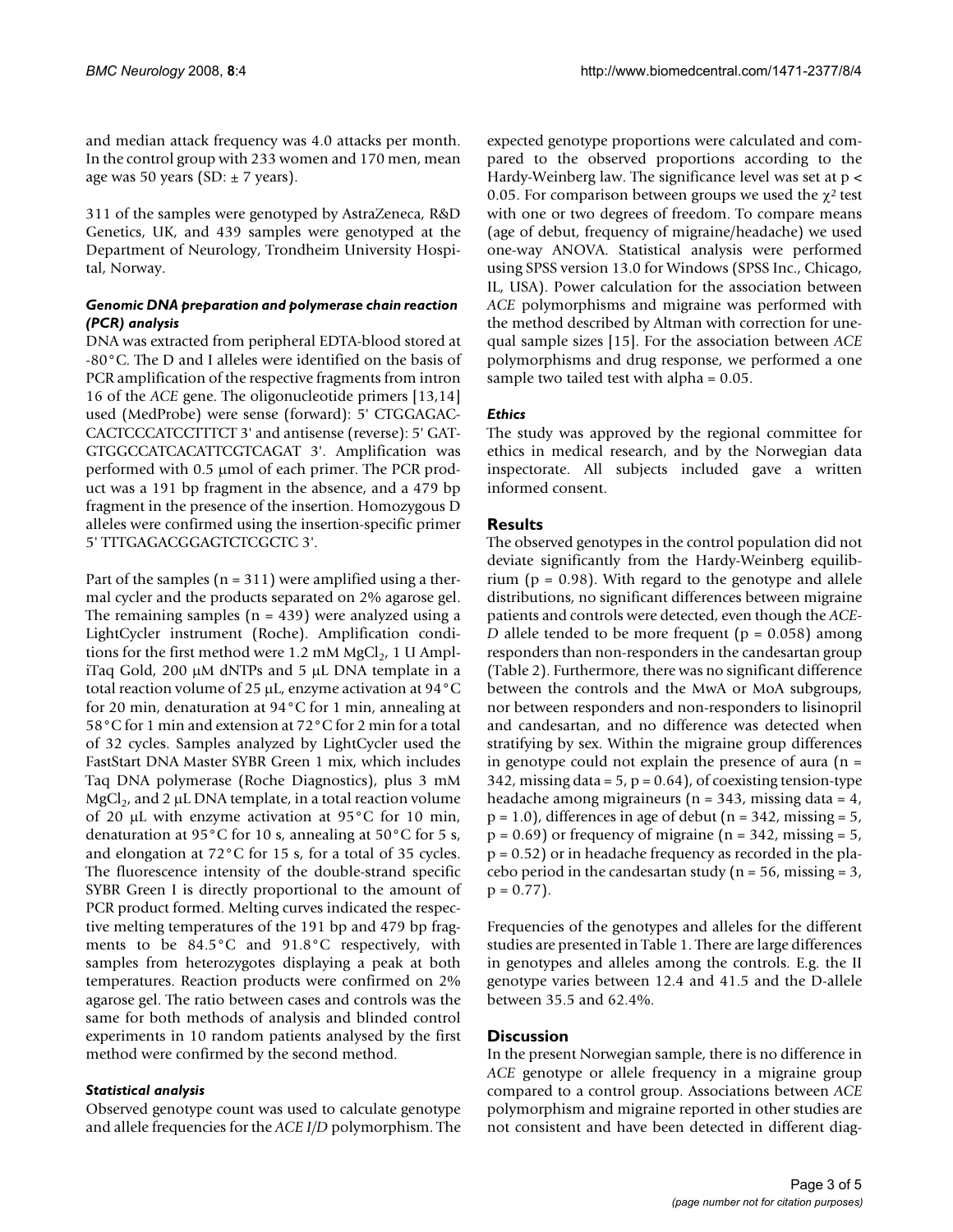|                                  |     |           | <b>Alleles</b> |           |            |            |
|----------------------------------|-----|-----------|----------------|-----------|------------|------------|
|                                  | N   | $DD(\%)$  | $ID(\%)$       | $II(\%)$  | $D(\%)$    | $I(\%)$    |
| Controls                         | 403 | 92(26.6)  | 204 (50.6)     | 107(22.8) | 388(48.1)  | 418(51.9)  |
| <b>Migraine</b>                  | 347 | 78 (22.5) | 186 (53.6)     | 83 (23.9) | 342 (49.3) | 352 (50.7) |
| <b>MwA</b> subgroup              | 155 | 34(21.9)  | 87(56.1)       | 34(21.9)  | 155 (50.0) | 155 (50.0) |
| MoA subgroup                     | 187 | 43 (23.0) | 96(51.3)       | 48 (25.7) | 182(48.7)  | 192(51.3)  |
| <b>Lisinopril responders</b>     | 12  | 2(16.7)   | 6(50.0)        | 4(33.3)   | 10(41.7)   | 14(58.3)   |
| <b>Lisinopril non-responders</b> | 37  | 10(27.0)  | 16(43.2)       | 11(29.7)  | 36(48.6)   | 38(51.4)   |
| Candesartan responders*          | 18  | 7(38.9)   | 9(50.0)        | 2(11.1)   | 23(63.9)   | 13(36.1)   |
| Candesartan non-responders*      | 38  | 8(21.1)   | 18(47.4)       | 12(31.6)  | 34 (44.7)  | 42 (55.3)  |
| <b>Responders combined</b>       | 30  | 9(30.0)   | 15(50.0)       | 6(20.0)   | 33 (55.0)  | 27(45.0)   |
| Non-responders combined          | 75  | 18(24.0)  | 34 (45.3)      | 23 (30.7) | 70 (46.7)  | 80(53.3)   |

**Table 2:** *ACE* **genotype and allele distributions among controls and migraine patients in a Norwegian population**

\* Response data available in 56 of 59 genotyped

Allele and genotype frequency distributions are not significantly different for any diagnostic groups (migraine, MwA, MoA) vs controls, or for responders vs non-responders (p > 0.05).

nostic or sex categories. The results of these studies are shown in Table 1. In addition a recently published study from Taiwan found no differences in *ACE* allelic frequencies between migraine patients and controls, but stratified by gender the DD frequency was significantly lower in male migraineurs than controls (not included in Table 1 because only the abstract was published in the English language) [16]. Findings that the DD genotype is more frequent in MoA [8] and MwA [10] or less frequent in male migraineurs [16] are not supported by our data. Our population which is the largest to date used to study the relationship between *ACE* polymorphism and migraine (MoA and MwA) should have >80% power to detect an association of the same magnitude as in the study by Paterna et al [8]. Our study also did not find a relationship between *ACE* genotype and response to prophylactic drugs influencing the RAS. The allele frequency in the responders versus non-responders in the candesartan group had a p-value of 0.058 and with low numbered groups the risk of a false negative result is present.

The purpose of looking at the association between responders in the two clinical trials and *ACE* genotype was not to detect a small theoretical association, in which case this subgroup analyses would be underpowered, but to see whether there was an association so strong that it would be valuable in clinical use predicting response in migraine – prophylactic treatment. That is whether it would be clinically beneficial to use *ACE* genotype to predict whether the patient would respond to the drug or not. Our opinion is that in order for an association to be clinical valuable at least 75–100% of responders to a migraine-prophylactic drug should have a specific *ACE*genotype. The power of our study to measure a percentage of 75% DD among the candesartan responders with the control population as reference is > 80%.

A limitation of the study is that the control group was not directly interviewed increasing the risk of migraineurs selfreporting themselves as non-migraineurs and thereby increasing the risk of type II errors. In order to minimize this problem participants in the control group were required to have no other headache condition and less than one headache day per month.

Population stratification refers to differences in allele frequencies between cases and controls due to systematical differences in ancestry rather than in the association of genes with disease [17,18]. There are large differences in the frequencies of the *ACE*-alleles in different populations (Table 1). Hence, due to the problem with population stratification we did not find it meaningful to perform a statistical analysis of the merged data of all these studies. This might have been misleading also because the way diagnosis were made, both of migraineurs and controls, may differ somewhat between the studies.

## **Conclusion**

There was no difference in *ACE* genotype distribution between a migraine and a control population in our material. Our study also indicates that *ACE* genotyping will not be a valuable tool for predicting clinical response of drugs influencing the angiotensin system in headache treatment. It is, however, important that these findings should be confirmed in other studies with more patients and among different ethnic groups.

#### **Abbreviations**

RAS, renin-angiotensin system; ACE, angiotensin converting enzyme; MoA, migraine without aura; MwA, migraine with aura; ARB's, angiotensin II receptor blockers.